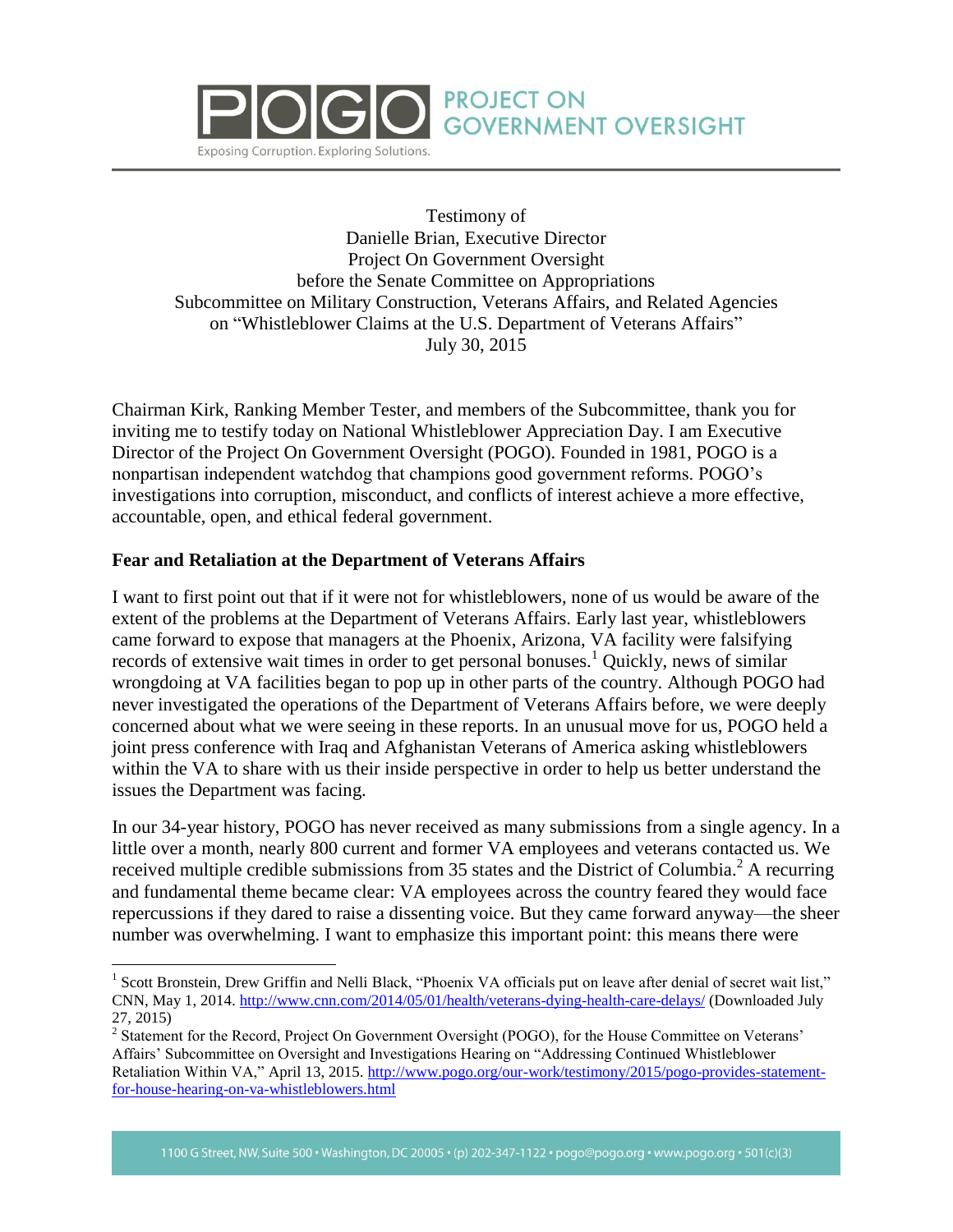extraordinary numbers of people who work inside the VA system who care so much about the mission of the department that they were still willing to take the risk to come forward in order to fix it.

Based on what POGO learned from these whistleblowers, we wrote a letter to Acting VA Secretary Sloan Gibson in July last year, highlighting three specific cases of current or former employees who agreed to share details about their personal experiences of retaliation.<sup>3</sup>

In California, a VA inpatient pharmacy supervisor was placed on administrative leave and ordered not to speak out after raising concerns with his supervisors about "inordinate delays" in delivering medication to patients and "refusal to comply with VHA regulations."<sup>4</sup> In one case, he said, a veteran's epidural drip of pain control medication ran dry, and in another case, a veteran developed a high fever after he was administered a chemotherapy drug after its expiration point.

In Pennsylvania, a former VA doctor was removed from clinical work and forced to spend his days in an office with nothing to do, he told POGO. This action occurred after he alleged that, in medical emergencies, physicians who were supposed to be on call were failing or refusing to report to the hospital. The Office of Special Counsel (OSC) shared his concerns, writing "[w]e have concluded that there is a substantial likelihood that the information that you provided to OSC discloses a substantial and specific danger to public health and safety."<sup>5</sup>

In Appalachia, a former VA nurse was intimidated by management and forced out of her job after she raised concerns that patients with serious injuries were being neglected, she told POGO. In one case she was reprimanded for referring a patient to the VA's patient advocate after weeks of being unable to arrange transportation for a medical test to determine if he was in danger of sudden death. "Such an upsetting thing for a nurse just to see this blatant neglect occur almost on a daily basis. It was not only overlooked but appeared to be embraced," she said. She also pointed out that there is "a culture of bullying employees….It's just a culture of harassment that goes on if you report wrongdoing," she said.

That culture doesn't appear to be limited to just one or two VA clinics. Some people, including former employees who are now beyond the reach of VA management, were willing to be interviewed by POGO and to be quoted by name, but others said they contacted us anonymously because they are still employed at the VA and are worried about retaliation. One put it this way: "Management is extremely good at keeping things quiet and employees are very afraid to come forward."

This kind of fear and suppression of whistleblowers who report wrongdoing often culminates in larger problems, as the VA has been experiencing.

 $\overline{a}$ 

<sup>&</sup>lt;sup>3</sup> Letter from Project On Government Oversight to Sloan D. Gibson, then-Acting Secretary of the Department of Veterans Affairs, about Fear and Retaliation in the VA, July 21, 2014. [http://www.pogo.org/our](http://www.pogo.org/our-work/letters/2014/pogo-letter-to-va-secretary-about-va-employees-claims.html)[work/letters/2014/pogo-letter-to-va-secretary-about-va-employees-claims.html](http://www.pogo.org/our-work/letters/2014/pogo-letter-to-va-secretary-about-va-employees-claims.html)

<sup>&</sup>lt;sup>4</sup> Letter from Kelly Robertson, Pharmacy Service Chief at Palo Alto VA Health Care System, to Earl Stuart Kallio, Pharmacy Service, about Direct Order—Restricted Communication, June 20, 2014.

<sup>&</sup>lt;sup>5</sup> Letter from Karen Gorman, Deputy Chief, Disclosure Unit Office of Special Counsel, to Dr. Thomas Tomasco, about Dr. Tomasco's allegations OSC File No. DI-13-0416, March 21, 2013.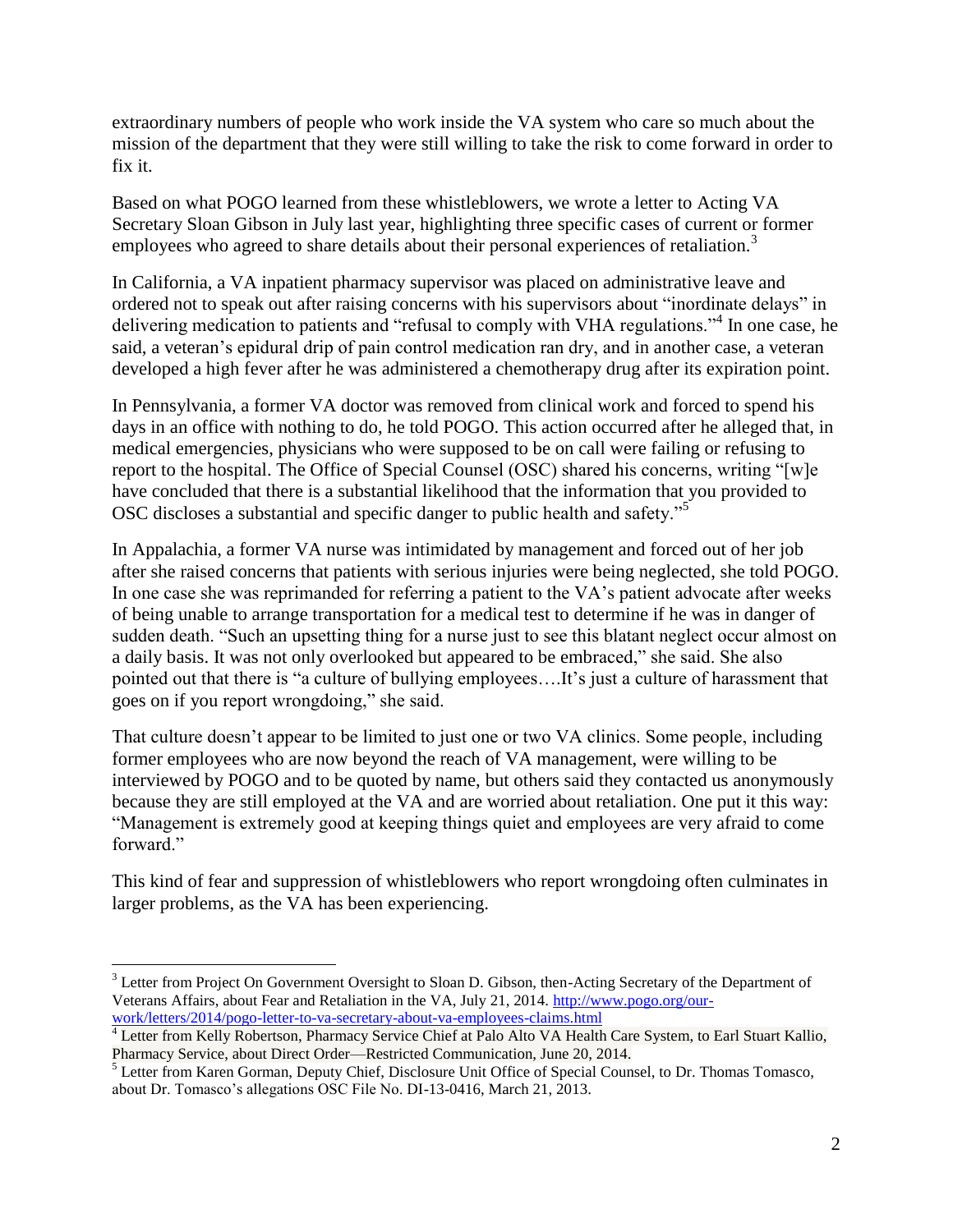VA employees who have concerns about management or fear retaliation are supposed to be able to turn to the VA's Office of Inspector General (OIG). But whistleblowers have come to doubt the VA IG's willingness to protect them or to hold wrongdoers accountable.

## **Oversight at Its Worst**

These fears appear to be well-founded. In May 2014, the VA IG's office issued an administrative subpoena to POGO that was little more than an invasive fishing expedition for whistleblowers. The IG demanded "All records that POGO has received from current or former employees of the Department of Veterans Affairs, and other individuals or entities."<sup>6</sup> Though POGO refused to comply with the subpoena, such an action was cause for concern for many of the whistleblowers who had shared information with us. We believe this extraordinary step created an understandable chilling effect, and the number of VA whistleblowers coming to POGO slowed to a trickle in the following months.

Last month, the VA IG's office attacked POGO again. The Senate Homeland Security and Governmental Affairs Committee (HSGAC) requested my testimony about the need for permanent Inspectors General for a June 3 hearing. In an unusual step, the VA OIG later submitted a statement of its own, raising concerns about the hearing and about POGO's testimony in particular.<sup>7</sup>

The VA OIG's statement claimed that my testimony is "replete with inaccuracies and assertions supported, not by factual evidence, but by footnotes to media reporting."<sup>8</sup> However, the OIG could provide almost no relevant or specific evidence to support its own claims or rebut POGO's arguments. Its statement is largely a misguided attempt to dismiss the investigative work of POGO, Congress, and the press, and to disparage allegations made by whistleblowers who have questioned the OIG's independence.

As further evidence that the VA OIG is hostile to whistleblowers rather than being the haven it should be, the next day the IG's office sent a white paper to all HSGAC members as well as to 22 other Members of Congress publically attacking victims and whistleblowers at the VA Medical Center in Tomah, Wisconsin.<sup>9</sup>

Senator Johnson, Chairman of the Committee, responded with a letter of his own, harshly critiquing the IG for resorting to:

 $\overline{a}$ <sup>6</sup> Letter from Richard Griffin, Acting-Inspector General, Department of Veterans Affairs, to Project On Government Oversight, regarding subpoena to POGO, May 30, 2014.

 $7$  Department of Veterans Affairs, Office of Inspector General, statement regarding the Senate Homeland Security and Governmental Affairs Committee's hearing, "Watchdogs Needed: Top Government Oversight Investigators Left Unfilled for Years," submitted on June 25, 2015, p. 3.

[http://www.pogoarchives.org/m/va\\_oversight/va\\_oig\\_statement\\_for\\_record\\_20150603.pdf](http://www.pogoarchives.org/m/va_oversight/va_oig_statement_for_record_20150603.pdf) (Hereinafter "VA OIG Statement")

<sup>&</sup>lt;sup>8</sup> "VA OIG Statement"

<sup>&</sup>lt;sup>9</sup> Department of Veterans Affairs, Office of Inspector General, "OIG Releases White Paper on Evidence Supporting Administrative Closure of 2014 Tomah, WI, VA Medical Center Inspection on Opioid Prescription Practice," <http://www.va.gov/oig/pubs/press-releases/VAOIG-whitepaper-20150618TomahOPPI.pdf> (Downloaded July 22, 2015)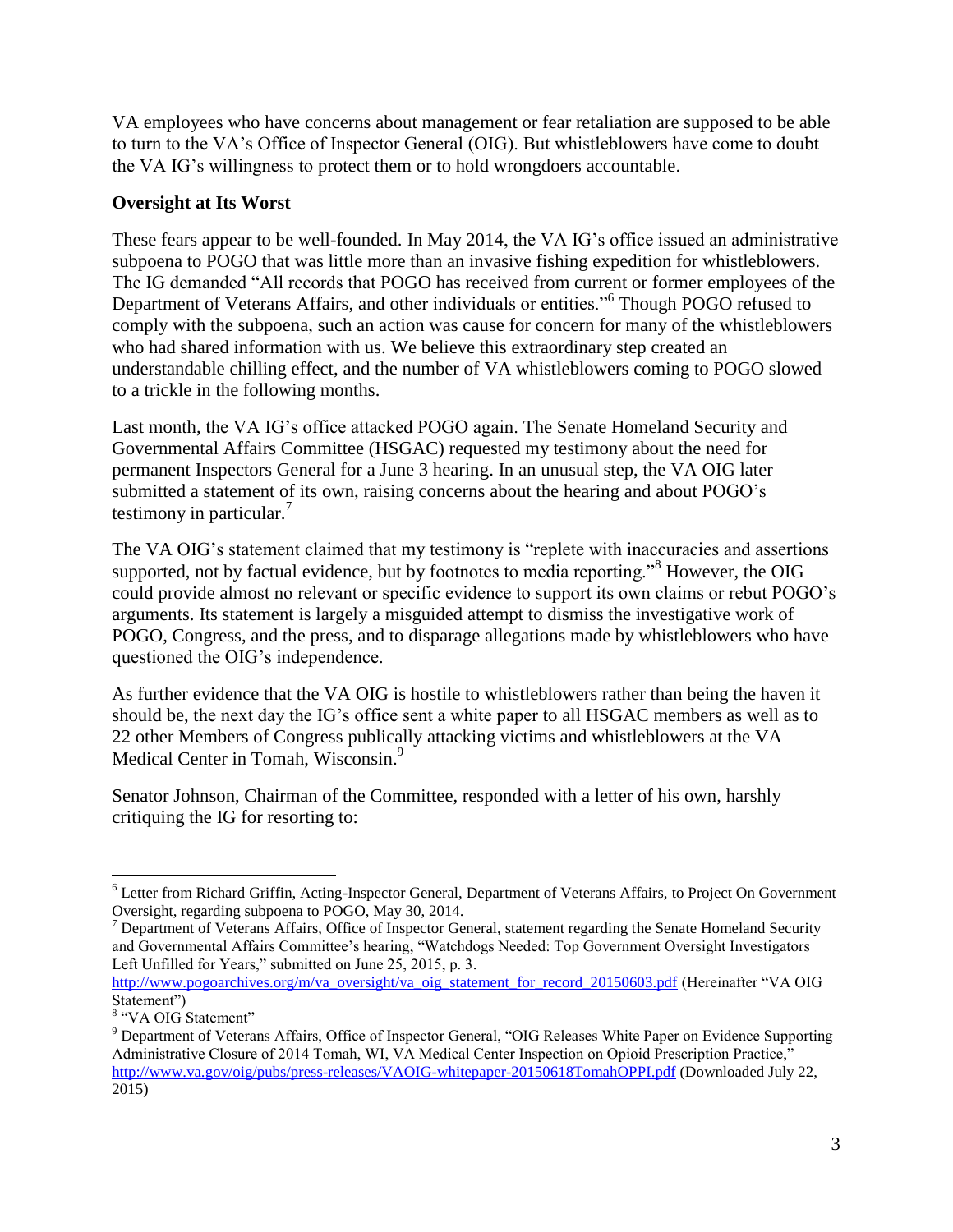*ad hominin* attacks, misleading statements, and victim-blaming to defend the work of the office….

In attempting to defend its work, the VA OIG criticizes and demeans the very individuals its health care inspection failed to protect in the first place—the victims and whistleblowers of the Tomah VAMC. The paper impugns their motives, assassinates their character, and offers irrelevant information to discredit their accounts. These arguments are remarkable—and unfortunate—from an office whose duty it is to work with the Office of Special Counsel and other entities in *protecting* whistleblowers. In light of the VA OIG's treatment of the victims and whistleblowers at the Tomah VAMC, it should not come as a surprise that VA whistleblowers and others would rather seek assistance from nonpartisan good-government groups—like the Project on Government Oversight—than the VA  $\overline{OIG}$ .<sup>10</sup> (Emphasis in original)

Less than a month later, Acting Inspector General Richard Griffin suddenly stepped down from his position. We were pleased to see that the new Acting IG, Linda Halliday, released two statements detailing steps she plans to take to improve the IG's whistleblower protection program, including seeking certification by the Office of Special Counsel.<sup>11</sup>

But POGO remains concerned. There still is not a permanent VA IG in place. That position has been vacant for over 570 days—over a year and a half.<sup>12</sup> Our own investigations have found that the absence of permanent leadership can have a serious impact on the effectiveness of an IG office.<sup>13</sup> Acting IGs do not undergo the same kind of extensive vetting process required of permanent IGs, and as a consequence usually lack the credibility of a permanent IG. Acting IGs also often seek appointment to the permanent position, which can compromise their independence by giving them an incentive to curry favor with the White House and the leadership of their agency.<sup>14</sup> Perhaps most worrisome, given the significant challenges facing the VA IG, a 2009 study found that vacancies in top agency positions promote agency inaction, create confusion among career employees, make an agency less likely to handle controversial

<sup>11</sup> Linda Halliday, Department of Veterans Affairs, Office of Inspector General, "Deputy Inspector General Announces Steps to Strengthen Whistleblower Protection Training for OIG Employees,"

 $\overline{a}$ 

<sup>&</sup>lt;sup>10</sup> Letter from Senator Ron Johnson, Chairman of the Senate Committee on Homeland Security and Governmental Affairs, to Linda Halliday, Deputy Inspector General at the Department of Veterans Affairs, regarding the Tomah VAMC investigation, July 8, 2015.

<http://www.va.gov/oig/pubs/press-releases/VAOIG-WhistleblowerProtectionsPressRelease.pdf> (Downloaded July 22, 2015); Linda Halliday, Department of Veterans Affairs, Office of Inspector General, "Deputy Inspector General Announces Steps to Strengthen OIG Whistleblower Protection Ombudsman Program," <http://www.va.gov/oig/pubs/press-releases/VAOIG-%20Ombudsmen-%2007-15-15.pdf> (Downloaded July 22,

<sup>2015)</sup>  <sup>12</sup> Project On Government Oversight, "Where Are All the Watchdogs?" [http://www.pogo.org/tools-and-data/ig](http://www.pogo.org/tools-and-data/ig-watchdogs/go-igi-20120208-where-are-all-the-watchdogs-inspector-general-vacancies1.html)[watchdogs/go-igi-20120208-where-are-all-the-watchdogs-inspector-general-vacancies1.html](http://www.pogo.org/tools-and-data/ig-watchdogs/go-igi-20120208-where-are-all-the-watchdogs-inspector-general-vacancies1.html)

<sup>&</sup>lt;sup>13</sup> Testimony of POGO's Jake Wiens on "Where Are All the Watchdogs? Addressing Inspector General Vacancies," May 10, 2012. (Hereinafter Testimony of POGO's Jake Wiens on "Where Are All the Watchdogs?")

<sup>&</sup>lt;sup>14</sup> Testimony of POGO's Jake Wiens on "Where Are All the Watchdogs?"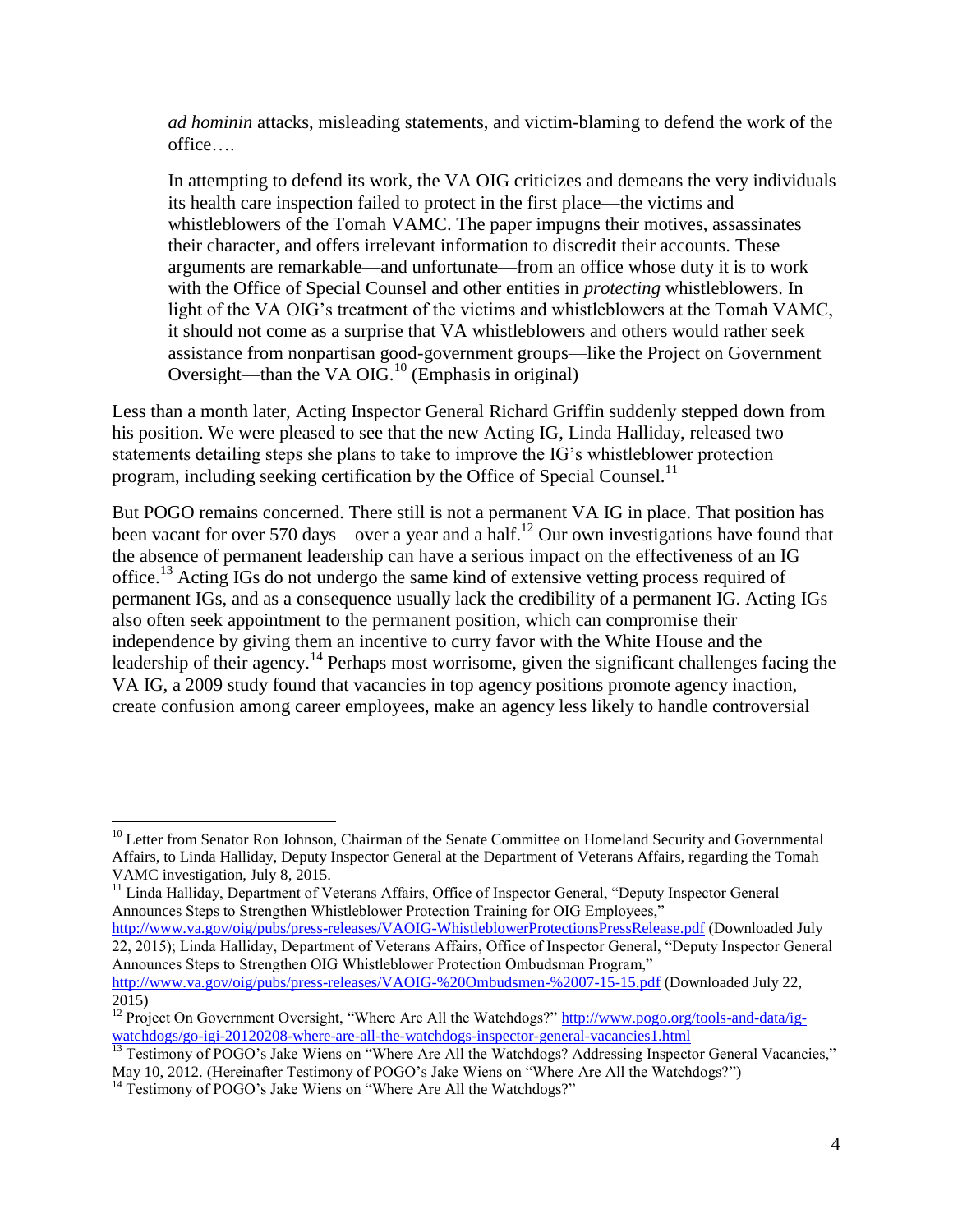issues, result in fewer enforcement actions by regulatory agencies, and decrease public trust in government.<sup>15</sup>

On the other hand, the OSC has been working to investigate claims of retaliation and get favorable actions for many of the VA whistleblowers who have come forward. Since April 2014, the OSC has successfully obtained corrective actions for over 99 VA whistleblowers who filed retaliation complaints. But the OSC still has nearly a hundred pending VA reprisal cases for disclosing concerns about patient care or safety, among the highest of any government agency, according to Special Counsel Carolyn Lerner.<sup>16</sup>

Although the VA has been cooperative with the OSC and receptive of their recommendations, merely addressing isolated incidents is not enough. The VA has been struggling with a culture problem for decades and something more systemic must be done.

## **Recommendations**

 $\overline{a}$ 

In POGO's 2014 letter, we recommended concrete steps incoming VA Secretary McDonald could take in order to demonstrate an agency-wide commitment to changing the VA's culture of fear, bullying, and retaliation. Neither then-Acting Secretary Sloan Gibson nor Secretary McDonald responded to our multiple requests for a meeting.

Clearly, an important first step will be for the President to nominate a permanent IG for the VA. Hopefully strong and committed leadership in that office will correct its current course. POGO also recommended that Secretary McDonald make a tangible and meaningful gesture to support those whistleblowers who have been trying to fix the VA from the inside. Once the OSC has identified meritorious cases, Secretary McDonald should personally meet with those whistleblowers and elevate their status from villain to hero. These employees should be publicly celebrated for their courage, and should receive positive recognition in their personnel files, including possibly receiving the types of personal bonuses that managers who had been falsifying records received in the past. This should not be an isolated event done in response to recent criticisms but an ongoing effort. Whistleblowing must be encouraged and celebrated or wrongdoing will continue.

Although then-Acting Secretary Gibson did attend an OSC event honoring VA whistleblowers, such high-profile recognition of whistleblowers needs to take place at the VA facilities themselves. For the culture at the VA to change, we believe this is a simple but meaningful step.

But it's not just the VA Secretary or IG who can work to fix this problem. The cultural shift that is required inside the Department of Veterans Affairs must be accompanied by statutory mandates—Congress should enact legislation that codifies accountability for those who retaliate against whistleblowers. The definition of "wrongdoing" must include retaliation. Legislation should ensure that whistleblowers are able to be confident that stepping forward to expose

<sup>15</sup> Anne Joseph O'Connell, "Vacant Offices: Delays in Staffing Top Agency Positions," *Southern California Law Review*, Vol. 82, 2009.

<sup>&</sup>lt;sup>16</sup> Adam Miles, email message to POGO Executive Director Danielle Brian, "Re: for my Senate Approps testimony," July 27, 2015.